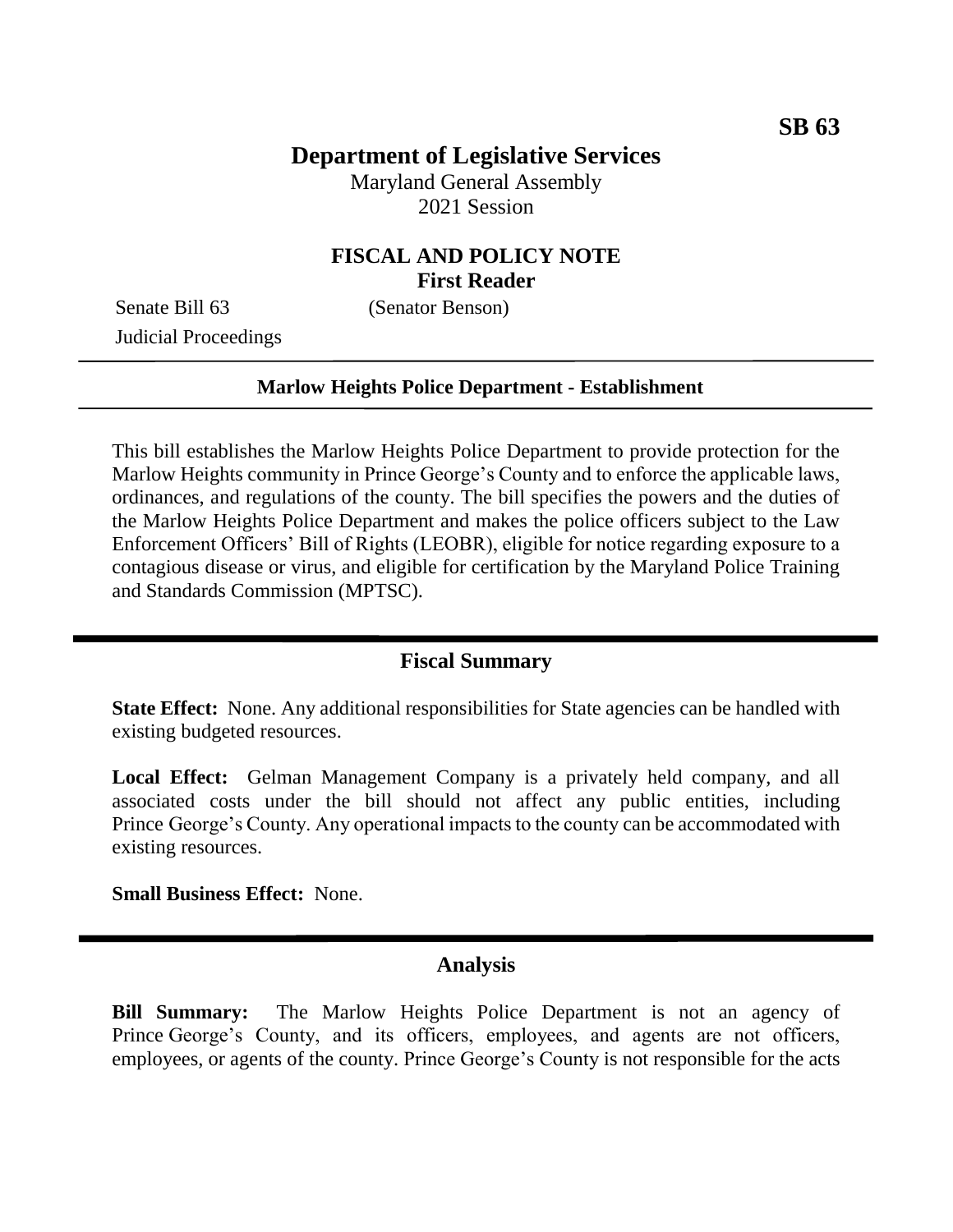or omissions of the Marlow Heights Police Department or the officers, employees, or agents of the police department.

Gelman Management Company is solely liable for the funding of the Marlow Heights Police Department. However, the Marlow Heights Police Department or Gelman Management Company may apply for, accept, and spend any gift or grant for the benefit or use of the police department from the federal government, any State unit, any foundation, or any other person.

Members of the police department have all the powers granted to a peace officer and a police officer of the State, as specified. Members of the police department have concurrent jurisdiction in the performance of their duties with the law enforcement agencies of the State and Prince George's County. The Prince George's County Police Department must establish a memorandum of understanding with the Marlow Heights Police Department that authorizes the department to transmit communications over police radio channels directly to the Prince George's County Police.

MPTSC must adopt specified standards, qualifications, and prerequisites for the police department, but may delegate the authority to do so to Gelman Management Company. Gelman Management Company must adopt rules governing the operation and conduct of the police department that supplement any regulations of MPTSC.

The Department of Public Safety and Correctional Services must assist the police department in applying for and obtaining an Originating Agency Identifier number from the Federal Bureau of Investigation. In addition, the Motor Vehicle Administration must designate, title, and register any vehicles requested by the police department as emergency vehicles, as specified.

**Current Law:** The Marlow Heights Police Department is currently a special police force.

### *Special Police Officers*

The Governor may appoint and deputize an individual as a special police officer (SPO). Such a commission is granted arrest powers, but the scope of each commission is limited to the property cited in the commission. An SPO appointed by the Governor may:

- arrest individuals who trespass or commit offenses on the property described in the application for the commission;
- exercise the powers of a police officer on that property;
- exercise the powers of a police officer in a county or municipality in connection with the care, custody, and protection of other property of the entity that requested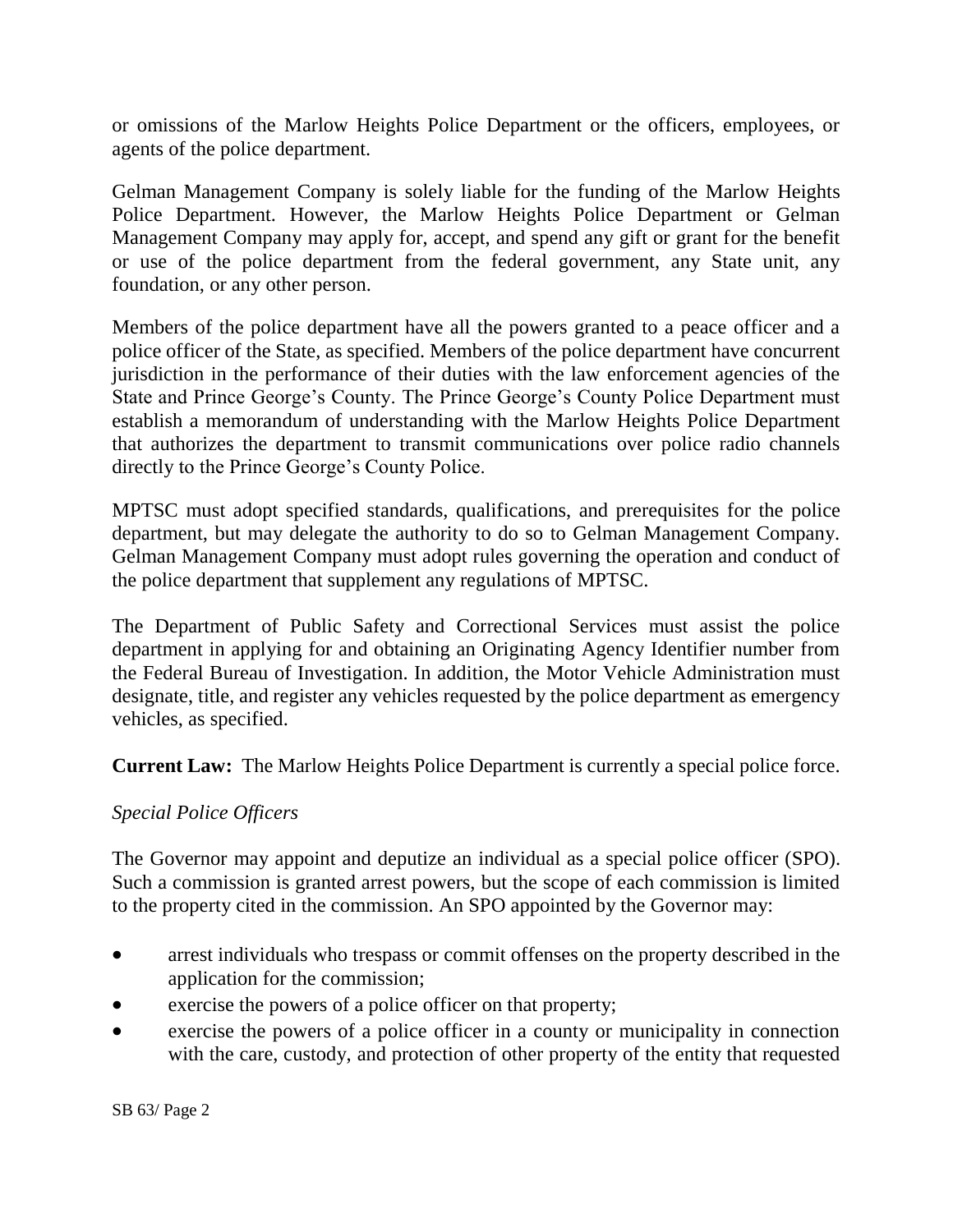the appointment of the SPO or other property, real or personal, for which the entity has assumed an obligation to maintain or protect; and

 direct and control traffic on public highways and roads in the immediate vicinity of the property in order to facilitate the orderly movement of traffic to and from the property, if approved in advance.

Chapter 426 of 2020 requires, with specified exceptions, an SPO applicant for an initial commission to complete a training course approved by the Secretary of State Police, in consultation with MPTSC, consisting of at least 80 hours of instruction, as specified. Before submitting an application for renewal, an SPO must complete 12 hours of in-service training approved by the Secretary in consultation with MPTSC.

## *Maryland Police Training and Standards Commission*

MPTSC operates approved police training schools and prescribes standards for and certifies schools that offer police and security training. In consultation and cooperation with various entities, it also sets minimum qualifications for instructors and certifies qualified instructors for approved training schools.

MPTSC certifies persons as police officers who have met commission standards, including submission to a criminal history records check and a specified psychological consultation. An individual who is not satisfactorily trained in the 12-month probationary period may not be employed as a police officer, and a police officer may not serve after certification has been revoked, suspended, or allowed to lapse.

MPTSC requirements include, among other things, that the curriculum and minimum courses of study include special training, attention to, and study of the application of (1) the contact with and treatment of victims of crimes and delinquent acts and (2) the notices, services, support, and rights available to victims and victims' representatives under State law. These requirements apply to in-service level police training every three years and entrance-level training conducted by the State and each county and municipal police training school.

If Gelman Management Company opts to develop its own training program for its officers, it must meet the commission's standards in order for its officers to have police powers.

# *Law Enforcement Officers' Bill of Rights*

LEOBR was enacted in 1974 to guarantee police officers specified procedural safeguards in any investigation that could lead to disciplinary action. It extends to police officers of specified State and local agencies but does not extend to any correctional officers in the State. LEOBR extends uniform protections to officers in two major components of the

SB 63/ Page 3